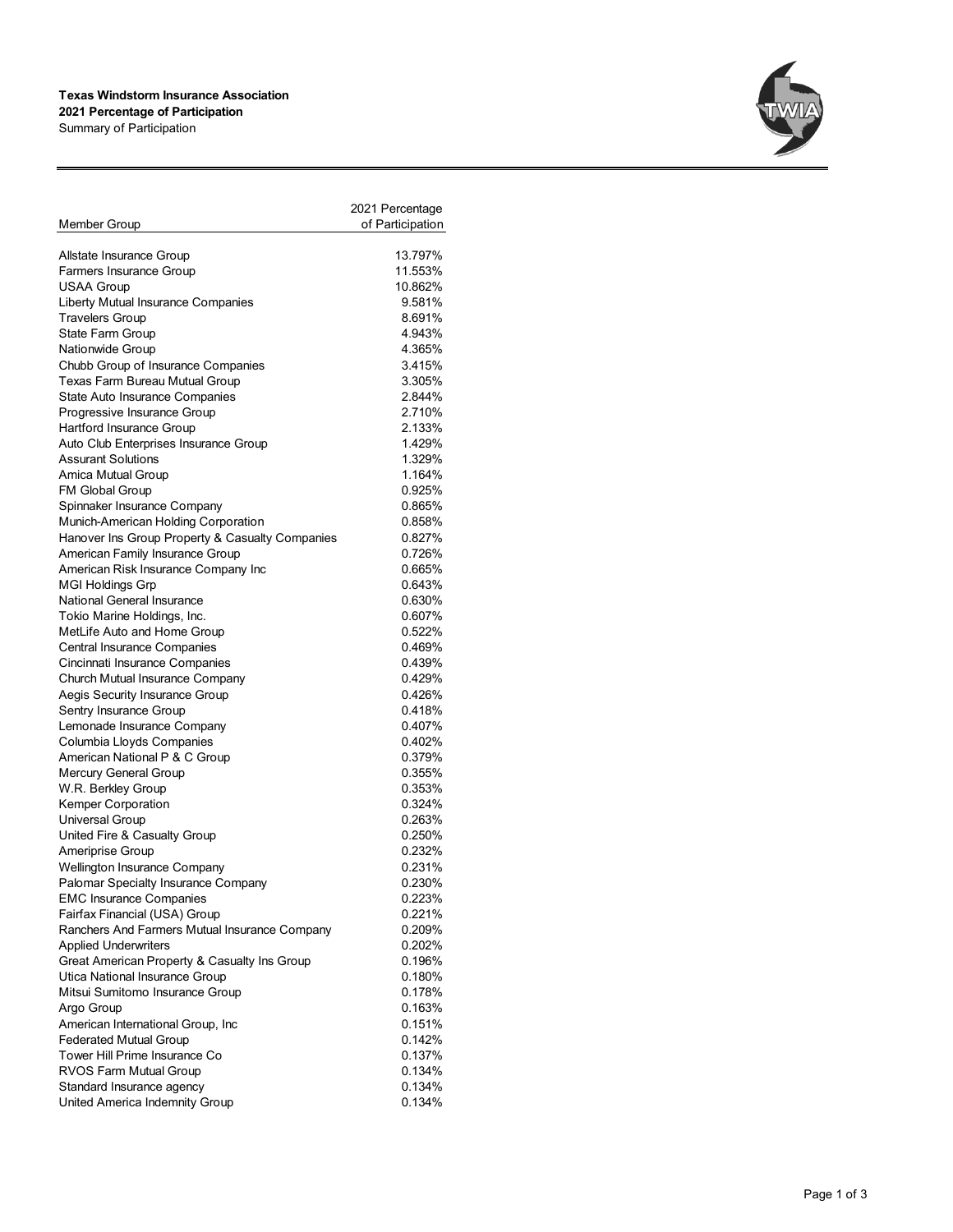## **Texas Windstorm Insurance Association 2021 Percentage of Participation** Summary of Participation



|                                                 | 2021 Percentage  |
|-------------------------------------------------|------------------|
| Member Group                                    | of Participation |
|                                                 |                  |
| Southern Vanguard Insurance Company             | 0.133%           |
| Sompo Japan PC Group                            | 0.130%           |
| Horace Mann Insurance Group                     | 0.123%           |
| Western Mutual Insurance Group                  | 0.122%           |
| Alleghany Insurance Holdings                    | 0.120%           |
| <b>FCCI Insurance Company</b>                   | 0.116%           |
| Selective Insurance Group                       | 0.116%           |
| Homeowners of America Insurance Company         | 0.101%           |
| Hallmark Insurance Group                        | 0.099%           |
| <b>Bankers Insurance Group</b>                  | 0.096%           |
| <b>Standard Casualty Company</b>                | 0.092%           |
| Everest RE Group LTD                            | 0.088%           |
| Intact Insurance Group                          | 0.088%           |
| WT Holdings Group                               | 0.082%           |
| Atlantic Casualty Insurance Company             | 0.080%           |
| Columbia Insurance Group                        | 0.080%           |
| Aspen US Holdings Inc                           | 0.071%           |
| Acuity, A Mutual Insurance Company              | 0.070%           |
| <b>HAI Group</b>                                | 0.069%           |
| James River Group Holdings, Ltd.                | 0.068%           |
| Ascot Insurance Company                         | 0.061%           |
| Hochheim Prairie Casualty Insurance Company     | 0.053%           |
| Vault Reciprocal Exchange                       | 0.049%           |
| Insurors Indemnity Companies                    | 0.045%           |
| Berkshire Hathaway Insurance Group              | 0.043%           |
| Pharmacists Mutual Insurance Company            | 0.037%           |
| 1st Choice Auto Insurance Co                    | 0.035%           |
| Conifer Holdings                                | 0.032%           |
| Mountain States Insurance Group                 | 0.031%           |
| <b>Amerisure Companies</b>                      | 0.029%           |
| Electric Insurance Company                      | 0.024%           |
| National American Insurance Company             | 0.023%           |
| Samsung Fire & Marine Ins Co LTD US Branch      | 0.021%           |
| Armed Forces Insurance Exchange                 | 0.020%           |
| Generali - United States Branch                 | 0.016%           |
| Hiscox Insurance Company Inc.                   | 0.016%           |
| New Holdings, Inc.                              | 0.016%           |
| American Property Insurance Company             | 0.016%           |
| AXA S.A.                                        | 0.013%           |
| Federated Rural Electric Insurance Exchange     | 0.012%           |
| ILM Group                                       | 0.012%           |
| Starr International Group                       | 0.009%           |
| Capacity Insurance Company                      | 0.007%           |
| Jewelers Mutual Insurance Company               | 0.006%           |
| Slavonic Mutual Group                           | 0.006%           |
| Pacific Specialty Group                         | 0.005%           |
| <b>Builders Insurance Group</b>                 | 0.005%           |
| Lyndon Southern Insurance Company               | 0.003%           |
| SIRIUS AMERICA INSURANCE COMPANY                | 0.003%           |
| <b>Westfield Group</b>                          | 0.003%           |
| First American Property & Casualty Insurance Co | 0.002%           |
| <b>IFG Companies</b>                            | 0.002%           |
| Kaufman Insurance Group                         | 0.001%           |
|                                                 |                  |